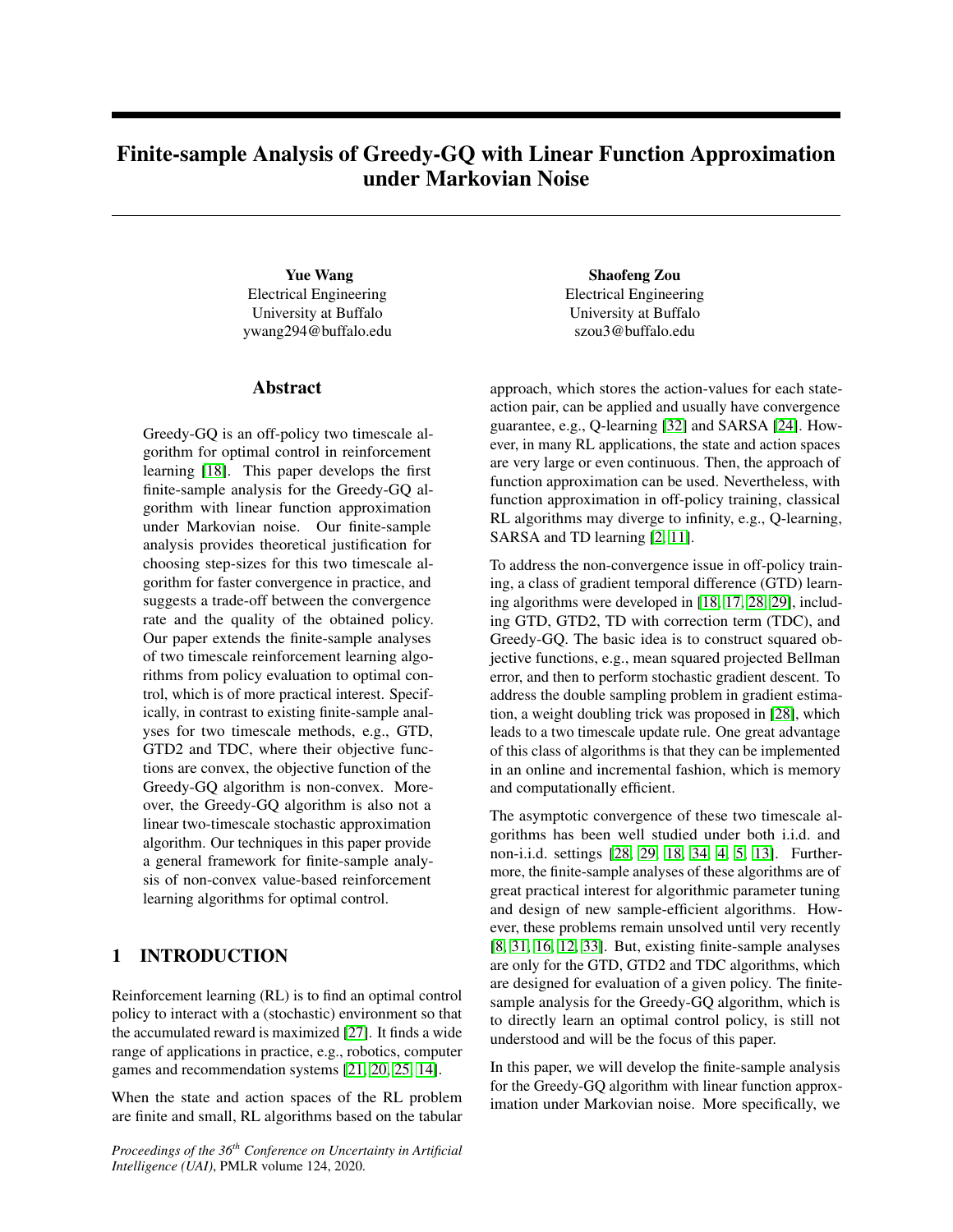focus on the general case with a single sample trajectory and non-i.i.d. data. We will develop explicit bounds on the convergence of the Greedy-GQ algorithm and understand its sample complexity as a function of various parameters of the algorithm.

## 1.1 Summary of Major Challenges and Contributions

The major challenges and our main contributions are summarized as follows.

The objective function of the Greedy-GQ algorithm is the mean squared projected Bellman error (MSPBE). Unlike the objective functions of GTD, GTD2 and TDC, which are convex, the objective function of Greedy-GQ is non-convex since the target policy is also a function of the action-value function approximation (see [\(9\)](#page-3-0) for the objective function). In this case, the Greedy-GQ algorithm may not be able to converge to the global optimum, and existing analyses for GTD, GTD2 and TDC based on convex optimization theory cannot be directly applied. Moreover, the Greedy-GQ algorithm cannot be viewed as a linear two timescale stochastic approximation due to its non-convexity, and thus existing analyses for linear two timescale stochastic approximation are not applicable. Due to the non-convexity of the objective function, convergence to the global optimum may not be guaranteed. Therefore, we study the convergence of the gradient norm to zero (in an on-average sense, i.e., randomized stochastic gradient method [\[10\]](#page-8-11)), and we focus on convergence to stationary points. In this paper, we develop a novel methodology for finite-sample analysis of the Greedy-GQ algorithm, which solves reinforcement learning problems from a non-convex optimization perspective. This may be of independent interest for a wide range of reinforcement learning problems with non-convex objective functions.

In this paper, we focus on the most general scenario where there is a single sample trajectory and the data are noni.i.d.. This non-i.i.d. setting will invalidate the martingale noise assumption commonly used in stochastic approximation (SA) analysis [\[18,](#page-8-0) [8,](#page-8-8) [5\]](#page-8-6). Our approach is to analyze RL algorithms from a non-convex optimization perspective, and does not require the martingale noise assumption. Thus, our approach has a much broader applicability.

Moreover, the propagation of the stochastic bias in the gradient estimate caused by the Markovian noise in the two timescale updates makes the analysis even more challenging. We develop a comprehensive characterization of the stochastic bias and establish the convergence rate of the Greedy-GQ algorithm under constant step-sizes. More importantly, we develop a novel recursive approach

of bounding the bias caused by the tracking error, i.e., the error in the fast timescale update. Specifically, our approach is to recursively plug the obtained bound back into the analysis to tighten the final bound on the bias.

We show that under constant step-sizes, i.e.,  $\alpha_t = \frac{1}{T^a}$ <br>and  $\beta_t = \frac{1}{T^b}$  for  $0 \le t \le T$ , the Greedy-GQ algorithm converges as fast as  $\mathcal{O}\left(\frac{1}{T^{1-a}} + \frac{\log T}{T^{\min\{b,a-b\}}}\right)$ . We also derive the best choice of  $a$  and  $b$  so that the above rate is the fastest. Specifically, when  $a = \frac{2}{3}$  and  $b = \frac{1}{3}$ , the Greedy-GQ algorithm converges as fast as  $\mathcal{O}\left(\frac{\log T}{1000}\right)$  $T^{\frac{1}{3}}$  $\big)$ . We further characterize the trade-off between the convergence speed and the quality of the obtained policy. Specifically, the algorithm needs more samples to converge if the target policy is more "greedy", e.g., a larger parameter  $\sigma$  in softmax makes the policy more "greedy", and will require more samples to converge. Our experiments also validate this theoretical observation.

#### 1.2 Related Work

In this subsection, we provide an overview of closely related work. Specifically, we here focus on value-based RL algorithms with function approximation. We note that there are many other types of approaches, e.g., policy gradient and fitted value/policy iteration, which are not discussed in this paper.

TD, Q-learning and SARSA with function approximation. TD with linear function approximation was shown to converge asymptotically in [\[30\]](#page-9-11), and its finite-sample analysis was established in [\[9,](#page-8-12) [15,](#page-8-13) [3,](#page-8-14) [26\]](#page-9-12) under both i.i.d. and non-i.i.d. settings. Moreover, the finite-sample analysis of TD with over–parameterized neural function approximation was developed in [\[6\]](#page-8-15). Q-learning and SARSA with linear function approximation were shown to converge asymptotically under certain conditions [\[19,](#page-9-13) [23\]](#page-9-14) and their finite-sample analyses were developed in [\[35,](#page-9-15) [7\]](#page-8-16). Although they may have a faster convergence rate [\[35,](#page-9-15) [7\]](#page-8-16), however, these algorithms may diverge under off-policy training, e.g., Baird's counterexample [\[2\]](#page-8-2). Different from TD, Q-learning and SARSA, the Greedy-GQ algorithm follows a stochastic gradient descent type update. However, the updates of TD, Q-learning and SARSA do not exactly follow a gradient descent type, since the "gradient" therein is not gradient of any function [\[18\]](#page-8-0). The Greedy-GQ algorithm is a two timescale one, and thus requires more involved analysis than these one timescale methods. Moreover, the Greedy-GQ algorithm is essentially a non-convex optimization problem, for which the convergence is in general slower than that of a convex problem.

GTD algorithms. The GTD, GTD2 and TDC algorithms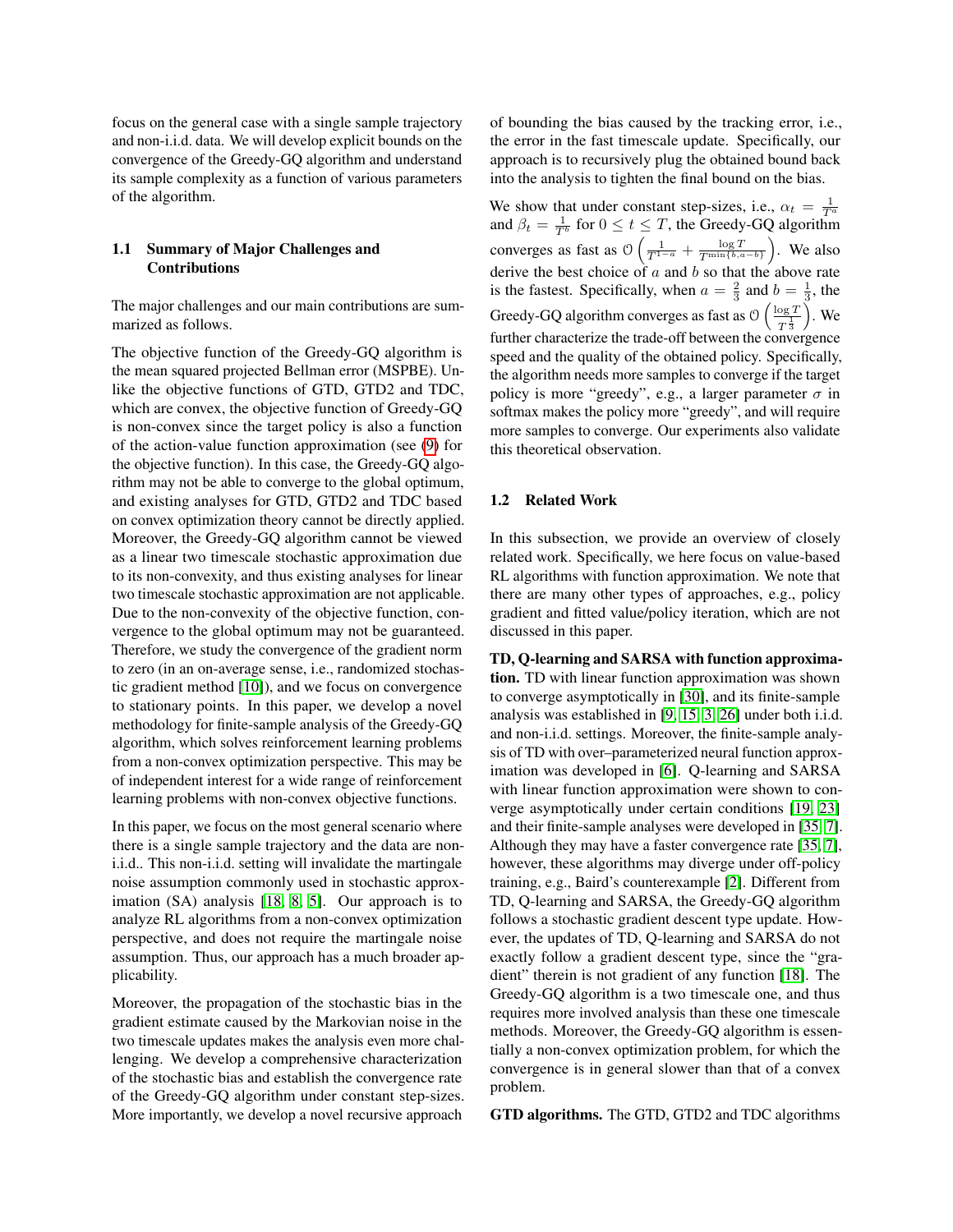were shown to converge asymptotically in [\[29,](#page-9-7) [28,](#page-9-6) [34\]](#page-9-8). Their finite-sample analyses were further developed recently in [\[8,](#page-8-8) [31,](#page-9-9) [16,](#page-8-9) [12,](#page-8-10) [33\]](#page-9-10) under i.i.d. and non-i.i.d. settings. The Greedy-GQ algorithm studied in this paper is fundamentally different from the above three algorithms. This is due to the fact that the Greedy-GQ algorithm is for optimal control and its objective function is non-convex; whereas the GTD, GTD2 and TDC algorithms are for policy evaluation, and their objective functions are convex. Therefore, new techniques need to be developed to tackle the non-convexity for the finite-sample analysis for Greedy-GQ. Moreover, general linear two timescale stochastic approximation has also been studied. Although the Greedy-GQ algorithm follows a two timescale update rule, but it is not linear. Furthermore, the general non-linear two timescale stochastic approximation was studied in [\[5\]](#page-8-6). However, the Greedy-GQ algorithm under Markovian noise does not satisfy the martingale noise assumption therein. Moreover, our paper uses a non-convex optimization based approach to develop the finite-sample analysis, which is different from the approach used in [\[5\]](#page-8-6).

# 2 PRELIMINARIES

#### 2.1 Markov Decision Process

In RL problems, a Markov Decision Process (MDP) is usually used to model the interaction between an agent and a stochastic environment. Specifically, an MDP consists of  $(S, A, P, r, \gamma)$ , where  $S \subset \mathbb{R}^d$  is the state space, A is a finite set of actions, and  $\gamma \in (0, 1)$  is the discount factor. Denote the state at time t by  $S_t$ , and the action taken at time t by  $A_t$ . Then the measure P denotes the action-dependent transition kernel of the MDP:

$$
\mathbb{P}(S_{t+1} \in U | S_t = s, A_t = a) = \int_U \mathsf{P}(dx | s, a), \quad (1)
$$

for any measurable set  $U \subseteq S$ . The reward at time t is given by  $r_t = r(S_t, A_t, S_{t+1})$ , which is the reward of taking action  $A_t$  at state  $S_t$  and transitioning to a new state  $S_{t+1}$ . Here  $r : \mathcal{S} \times \mathcal{A} \times \mathcal{S} \rightarrow \mathbb{R}^+$  is the reward function, and is assumed to be uniformly bounded, i.e.,

$$
0 \le r(s, a, s') \le r_{\max}, \forall (s, a, s') \in \mathcal{S} \times \mathcal{A} \times \mathcal{S}. \tag{2}
$$

A stationary policy maps a state  $s \in \mathcal{S}$  to a probability distribution  $\pi(\cdot|s)$  over A, which does not depend on time. For a policy  $\pi$ , its value function  $V^{\pi}$ :  $S \to \mathbb{R}$  is defined as the expected accumulated discounted reward by executing the policy  $\pi$  to obtain actions:

$$
V^{\pi}(s_0) = \mathbb{E}\left[\sum_{t=0}^{\infty} \gamma^t r(S_t, A_t, S_{t+1}) | S_0 = s_0\right].
$$
 (3)

The action-value function  $Q^{\pi}$  :  $S \times A \rightarrow \mathbb{R}$  of policy  $\pi$ is defined as

$$
Q^{\pi}(s, a) = \mathbb{E}_{S' \sim \mathsf{P}(\cdot | s, a)} [r(s, a, S') + \gamma V^{\pi}(S')] .
$$
 (4)

The goal of optimal control in RL is to find the optimal policy  $\pi^*$  that maximizes the value function for any initial state, i.e., to solve the following problem:

$$
V^*(s) = \sup_{\pi} V^{\pi}(s), \,\forall s \in \mathcal{S}.\tag{5}
$$

We can also define the optimal action-value function as

$$
Q^*(s, a) = \sup_{\pi} Q^{\pi}(s, a), \,\forall (s, a) \in \mathcal{S} \times \mathcal{A}.\tag{6}
$$

Then, the optimal policy  $\pi^*$  is greedy w.r.t.  $Q^*$ . The Bellman operator T is defined as

$$
(\mathbf{T}Q)(s,a) = \int_{\mathcal{S}} (r(s,a,s') + \gamma \max_{b \in \mathcal{A}} Q(s',b)) P(ds'|s,a). \quad (7)
$$

It is clear that  $T$  is contraction in the sup norm defined as  $||Q||_{\text{sup}} = \sup_{(s,a)\in S\times A} |Q(s,a)|$ , and the optimal action-value function  $\widetilde{Q}^*$  is the fixed point of T [\[22\]](#page-9-16).

#### 2.2 Linear Function Approximation

In many modern RL applications, the state space is usually very large or even continuous. Therefore, classical tabular approach cannot be directly applied due to memory and computational constraint [\[27\]](#page-9-0). In this case, the approach of function approximation can be applied, which uses a family of parameterized function to approximate the action-value function. In this paper, we focus on linear function approximation.

Consider a set of N fixed base functions  $\phi^{(i)}$ : S  $\times$  A  $\rightarrow$  $\mathbb{R}, i = 1, \ldots, N$ . Further consider a family of real-valued functions  $\mathcal{Q} = \{Q_{\theta} : \theta \in \mathbb{R}^N\}$  defined on  $\mathcal{S} \times \mathcal{A}$ , which consists of linear combinations of  $\phi^{(i)}$ ,  $i = 1, \dots, N$ . Specifically,

$$
Q_{\theta}(s, a) = \sum_{i=1}^{N} \theta(i) \phi_{s, a}^{(i)} = \phi_{s, a}^{\top} \theta.
$$
 (8)

The goal is to find a  $Q_{\theta}$  with a compact representation in  $\theta$  to approximate the optimal action-value function  $Q^*$ .

#### 2.3 Greedy-GQ Algorithm

In this subsection, we introduce the Greedy-GQ algorithm, which was originally proposed in [\[18\]](#page-8-0) to solve the problem of optimal control in RL under off-policy training.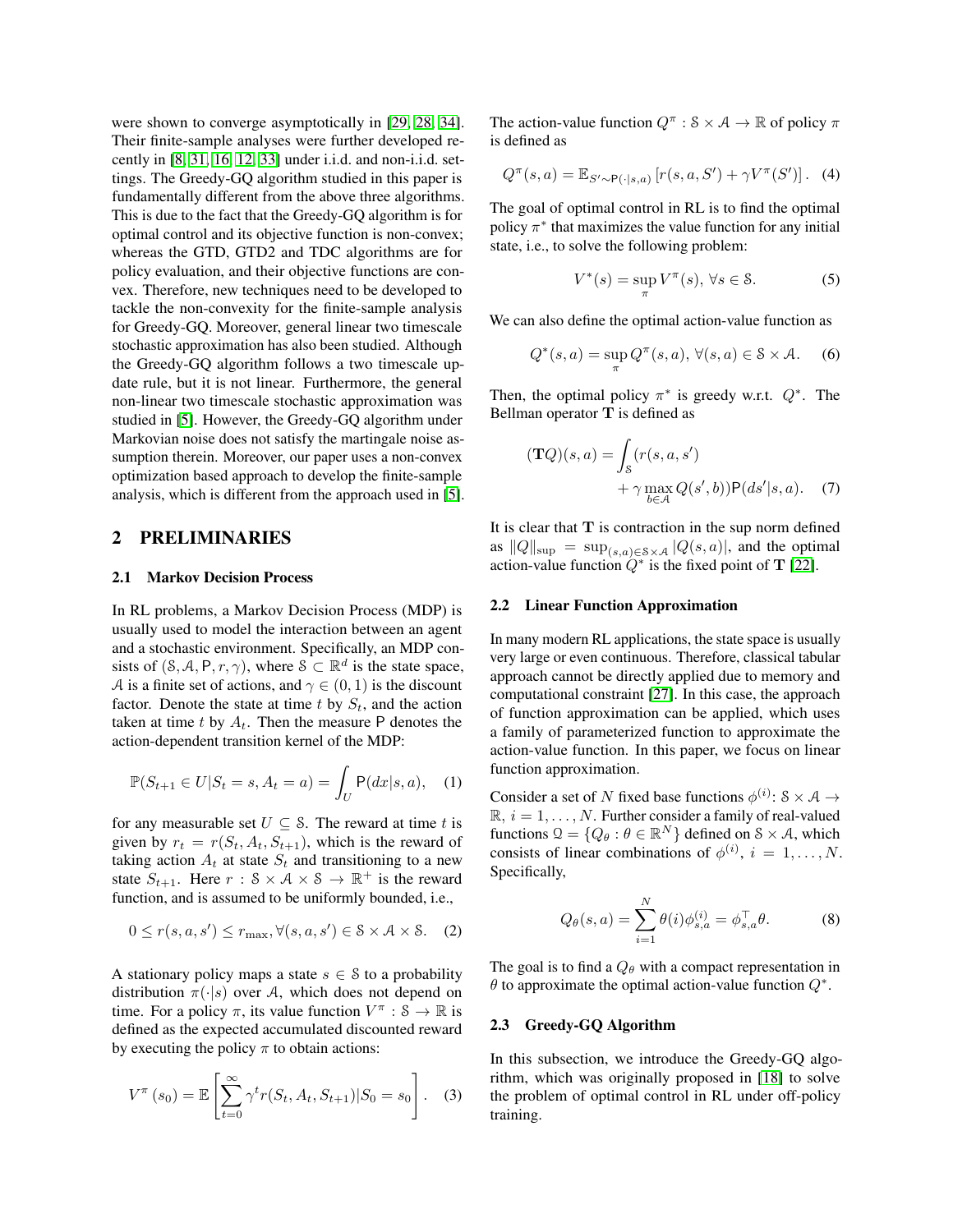For the Greedy-GO algorithm, a fixed behavior policy  $\pi_b$ is used to collect samples. It is assumed that the Markov chain  $\{X_t, A_t\}_{t=0}^{\infty}$  induced by the behavior policy  $\pi_b$  and the Markov transition kernel P is uniformly ergodic with the invariant measure denoted by  $\mu$ .

The main idea of the Greedy-GQ algorithm is to design an objective function, and further to employ a stochastic gradient descent optimization approach together with a weight doubling trick (a two timescale update) [\[29\]](#page-9-7) to minimize the objective function. Specifically, the goal is to minimize the following mean squared projected Bellman error (MSPBE):

$$
J(\theta) \triangleq ||\mathbf{\Pi} \mathbf{T}^{\pi_{\theta}} Q_{\theta} - Q_{\theta}||_{\mu}.
$$
 (9)

Here  $||Q(\cdot, \cdot)||_{\mu} \triangleq \int_{s \in \mathcal{S}, a \in \mathcal{A}} d\mu_{s,a} Q(s, a);$   $\mathbf{T}^{\pi}$  is the Bellman operator:

$$
\mathbf{T}^{\pi}Q(s,a) \triangleq \mathbb{E}_{S',A'}[r(s,a,S') + \gamma Q(S',A'))], \quad (10)
$$

where  $S' \sim P(\cdot|s, a)$ , and  $A' \sim \pi(\cdot|S')$ ;  $\Pi$  is a projection operator which projects an action-value function to the function space Q with respect to  $|| \cdot ||_{\mu}$ , i.e.,  $\Pi\hat{Q} = \arg \min_{Q \in \mathcal{Q}} ||Q - \hat{Q}||_{\mu}$ ; and  $\pi_{\theta}$  is a stationary policy, which is a function of  $\theta$ .

We note that the objective function in  $(9)$  is non-convex since the parameter  $\theta$  is also in the Bellman operator, i.e.,  $\pi_{\theta}$ . Moreover, unlike GTD, GTD2 and TDC, the objective function of the Greedy-GQ algorithm is not a quadratic function of  $\theta$ . Thus, the Greedy-GQ algorithm is not a linear two timescale stochastic approximation algorithm.

Define  $\delta_{s,a,s'}(\theta) = r(s,a,s') + \gamma \bar{V}_{s'}(\theta) - \theta^{\top} \phi_{s,a}$ , and  $\bar{V}_{s'}(\theta) = \sum_{a'} \pi_{\theta}(a'|s') \theta^{\top} \phi_{s',a'}$ . In this way, the objective function in [\(9\)](#page-3-0) can be rewritten equivalently as follows

$$
J(\theta) = \mathbb{E}_{\mu} [\delta_{S,A,S'}(\theta)\phi_{S,A}]^{\top} \mathbb{E}_{\mu} [\phi_{S,A}\phi_{S,A}^{\top}]^{-1}
$$
  
 
$$
\times \mathbb{E}_{\mu} [\delta_{S,A,S'}(\theta)\phi_{S,A}],
$$
 (11)

where  $(S, A) \sim \mu$ , and  $S' \sim P(\cdot | S, A)$  is the subsequent state.

To compute a gradient to  $J(\theta)$ , we will need to compute the gradient to  $\delta_{S,A,S'}(\theta)$ , and thus the gradient to  $\bar{V}_{S'}(\theta)$ . Suppose  $\hat{\phi}_{S'}(\theta)$  is an unbiased estimate of the gradient to  $\bar{V}_{S'}(\theta)$  given S', then  $\psi_{S,A,S'}(\theta) = \gamma \hat{\phi}_{S'}(\theta) - \phi_{S,A}$  is a gradient of  $\delta_{S,A,S'}(\theta)$ . Then, the gradient to  $J(\theta)/2$  can be computed as follows:

$$
\mathbb{E}_{\mu}[\psi_{S,A,S'}(\theta)\phi_{S,A}^{\top}]\mathbb{E}_{\mu}[\phi_{S,A}\phi_{S,A}^{\top}]^{-1}\mathbb{E}_{\mu}[\delta_{S,A,S'}(\theta)\phi_{S,A}]
$$
\n
$$
= -\mathbb{E}_{\mu}[\delta_{S,A,S'}(\theta)\phi_{S,A}] + \gamma \mathbb{E}_{\mu}[\hat{\phi}_{S'}(\theta)\phi_{S,A}^{\top}]\omega^*(\theta),
$$
\n(12)

where  $\omega^*(\theta) = \mathbb{E}_{\mu}[\phi_{S,A}\phi_{S,A}^{\top}]^{-1}\mathbb{E}_{\mu}[\delta_{S,A,S'}(\theta)\phi_{S,A}]$ . To get an unbiased estimate of [\(12\)](#page-3-1), two independent samples

of  $(S, A, S')$  are needed, which is not applicable when there is a single sample trajectory. Then, a weight doubling trick [\[29\]](#page-9-7) was used in [\[18\]](#page-8-0) to construct the Greedy-GQ algorithm with the following updates (see Algorithm [1](#page-3-2) for more details):

$$
\theta_{t+1} = \theta_t + \alpha_t (\delta_{t+1}(\theta_t)\phi_t - \gamma(\omega_t^\top \phi_t)\hat{\phi}_{t+1}(\theta_t)),
$$
\n(13)\n
$$
\omega_{t+1} = \omega_t + \beta_t (\delta_{t+1}(\theta_t) - \phi_t^\top \omega_t)\phi_t,
$$
\n(14)

where  $\alpha_t > 0$  and  $\beta_t > 0$  are non-increasing step-sizes,  $\delta_{t+1}(\theta) \triangleq \delta_{s_t,a_t,s_{t+1}}(\theta)$  and  $\phi_t \triangleq \phi_{s_t,a_t}$ . For more details of the derivation of the Greedy-GQ algorithm, we refer the readers to [\[18\]](#page-8-0).

<span id="page-3-2"></span><span id="page-3-0"></span>

| <b>Algorithm 1</b> Greedy-GQ [18]                                                                                                        |
|------------------------------------------------------------------------------------------------------------------------------------------|
| <b>Initialization:</b>                                                                                                                   |
| $\theta_0, \omega_0, s_0, \phi^{(i)}$ , for $i = 1, 2, , N$                                                                              |
| Method:                                                                                                                                  |
| $\pi_{\theta_0} \leftarrow \Gamma(\phi^\top \theta_0)$                                                                                   |
| for $t = 0, 1, 2, $ do                                                                                                                   |
| Choose $a_t$ according to $\pi_b(\cdot s_t)$                                                                                             |
| Observe $s_{t+1}$ and $r_t$                                                                                                              |
| $V_{s_{t+1}}(\theta_t) \leftarrow \sum_{a' \in \mathcal{A}} \pi_{\theta_t}(a' s_{t+1})\theta_t^{\top} \phi_{s_{t+1},a'}$                 |
| $\delta_{t+1}(\theta_t) \leftarrow r_t + \gamma \bar{V}_{s_{t+1}}(\theta_t) - \theta_t^{\top} \phi_t$                                    |
| $\phi_{t+1}(\theta_t) \leftarrow$ gradient of $\bar{V}_{s_{t+1}}(\theta_t)$                                                              |
| $\theta_{t+1} \leftarrow \theta_t + \alpha_t (\delta_{t+1}(\theta_t)\phi_t - \gamma(\omega_t^{\top} \phi_t) \hat{\phi}_{t+1}(\theta_t))$ |
| $\omega_{t+1} \leftarrow \omega_t + \beta_t(\delta_{t+1}(\theta_t) - \phi_t^{\top} \omega_t) \phi_t$                                     |
| Policy improvement: $\pi_{\theta_{t+1}} \leftarrow \Gamma(\phi^\top \theta_{t+1})$                                                       |
| end for                                                                                                                                  |

In Algorithm [1,](#page-3-2)  $\Gamma$  is a policy improvement operator, which maps an action-value function to a policy, e.g., greedy,  $\epsilon$ -greedy, and softmax and mellowmax [\[1\]](#page-8-17).

# 3 FINITE-SAMPLE ANALYSIS FOR GREEDY-GQ

In this section, we will first introduce some technical assumptions, and then present our main results.

We make the following standard assumptions.

**Assumption 1** (Problem solvability). *The matrix*  $C =$  $\mathbb{E}_{\mu}[\phi_t \bar{\phi_t^{\top}}]$  is non-singular.

**Assumption 2** (Bounded feature).  $\|\phi_{s,a}\|_2 \leq$  $1, \forall (s, a) \in \mathcal{S} \times \mathcal{A}.$ 

Assumption 3 (Geometric uniform ergodicity). *There exists some constants*  $m > 0$  *and*  $\rho \in (0, 1)$  *such that* 

$$
\sup_{s \in S} d_{TV}(\mathbb{P}(s_t|s_0 = s), \mu) \le m \rho^t, \tag{15}
$$

<span id="page-3-1"></span>*for any*  $t > 0$ *, where*  $d_{TV}$  *is the total-variation distance between the probability measures.*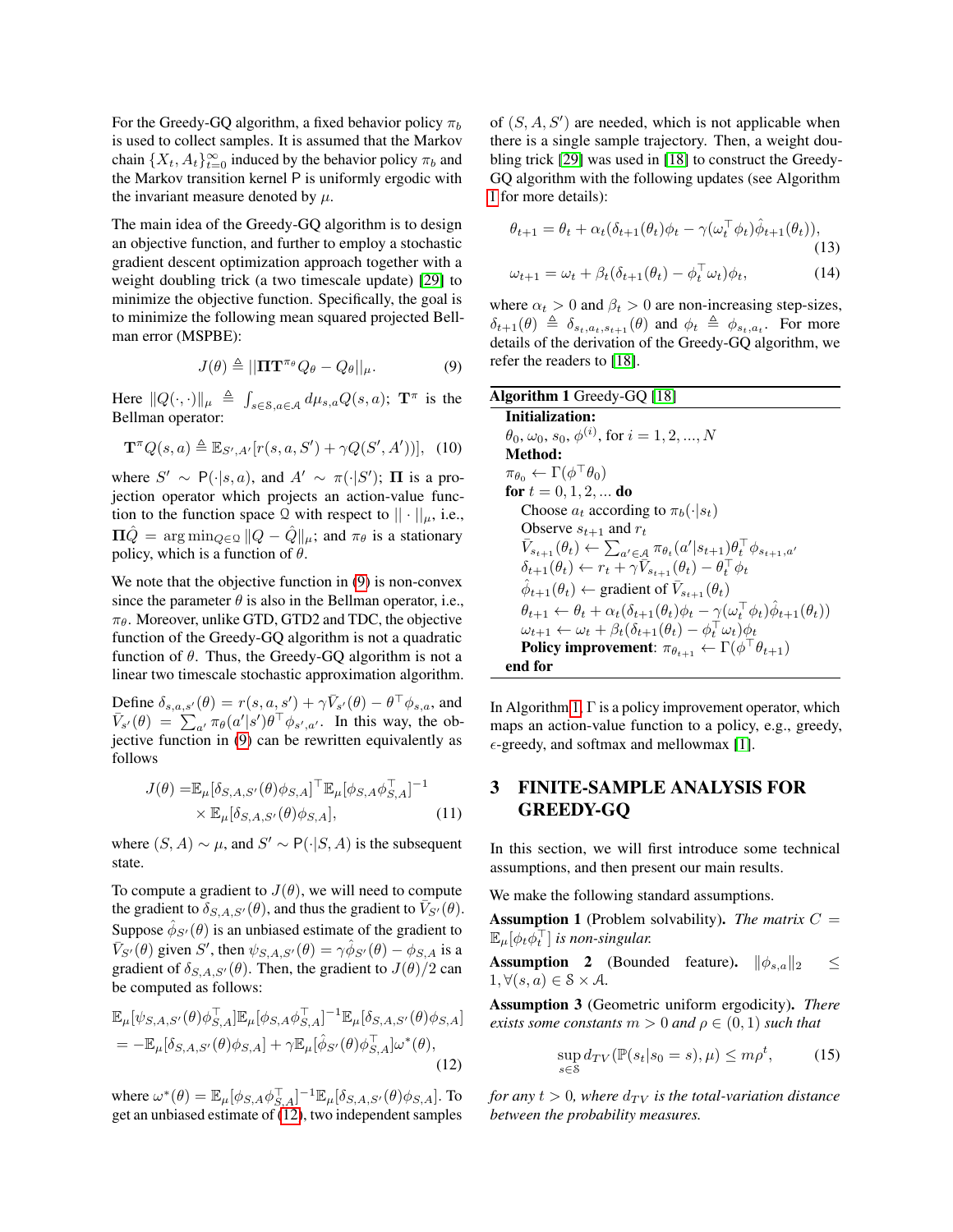In this paper, we focus on policies that are smooth. Specifically,  $\pi_{\theta}(a|s)$  and  $\nabla \pi_{\theta}(a|s)$  are Lipschitz functions of θ.

<span id="page-4-0"></span>**Assumption 4** (Policy smoothness). *The policy*  $\pi_{\theta}(a|s)$ *is*  $k_1$ -Lipschitz and  $k_2$ -smooth, i.e., for any  $(s, a) \in \mathcal{S} \times \mathcal{A}$ ,

$$
\|\nabla \pi_{\theta}(a|s)\| \le k_1, \forall \theta,\tag{16}
$$

*and,*

$$
\|\nabla \pi_{\theta_1}(a|s) - \nabla \pi_{\theta_2}(a|s)\| \le k_2 \|\theta_1 - \theta_2\|, \forall \theta_1, \theta_2.
$$
\n(17)

We note that the smaller the  $k_1$  and  $k_2$  are, the smoother the policy is. This family contains many policies as special cases, e.g., softmax and mellowmax [\[1\]](#page-8-17). We also note that the greedy policy is not smooth, since it is not differentiable.

To justify the feasibility of Assumption [4](#page-4-0) in practice, in the following, we first provide an example of the softmax policy, and show that it is Lipschitz and smooth in  $\theta$ . Consider the softmax operator, where for any  $(a, s) \in$  $A \times S$  and  $\theta \in \mathbb{R}^N$ ,

$$
\pi_{\theta}(a|s) = \frac{e^{\sigma \theta^{\top} \phi_{s,a}}}{\sum_{a' \in \mathcal{A}} e^{\sigma \theta^{\top} \phi_{s,a'}}},
$$
(18)

for some  $\sigma > 0$ .

<span id="page-4-4"></span>**Lemma 1.** *The softmax policy*  $\pi_{\theta}(a|s)$  *is* 2*σ*-Lipschitz and  $8\sigma^2$ -smooth, i.e., for any  $(s, a) \in S \times A$ , and for any  $\theta_1, \theta_2 \in \mathbb{R}^N$ ,

$$
|\pi_{\theta_1}(a|s) - \pi_{\theta_2}(a|s)| \le 2\sigma \|\theta_1 - \theta_2\|,\qquad(19)
$$

$$
\|\nabla \pi_{\theta_1}(a|s) - \nabla \pi_{\theta_2}(a|s)\| \le 8\sigma^2 \|\theta_1 - \theta_2\|. \tag{20}
$$

As  $\sigma \to \infty$ , the softmax policy approximates the greedy policy asymptotically, however its Lipschitz and smoothness constants also go to infinity.

It can be seen from [\(9\)](#page-3-0) that the objective function of the Greedy-GQ algorithm is non-convex. It may not be possible to guarantee the convergence of the algorithm to the global optimum. Therefore, to measure the convergence rate, we consider the convergence rate of the gradient norm to zero. Furthermore, motivated by the randomized stochastic gradient method in [\[10\]](#page-8-11), which is designed to analyze non-convex optimization problems, in this paper, we also consider a randomized version of the Greedy-GQ algorithm in Algorithm [1.](#page-3-2) Specifically, let M be an independent random variable with probability mass function  $\mathbb{P}_M$ . For steps from 1 to M, call the Greedy-GQ algorithm in Algorithm [1.](#page-3-2) The final output is then  $\theta_M$ .

In the following theorem, we provide the convergence rate bound for  $\mathbb{E}[\|\nabla J(\theta_M)\|^2]$  when constant step-sizes

are used. Specifically, let  $M \in \{1, 2, ...T\}$  and

<span id="page-4-3"></span><span id="page-4-1"></span>
$$
\mathbb{P}(M=k) = \frac{\alpha_k}{\sum_{t=1}^{T} \alpha_t}.
$$
 (21)

<span id="page-4-2"></span>**Theorem 1.** *Consider the following step-sizes:*  $\beta = \beta_t =$  $\frac{1}{T^b}$ *, and*  $\alpha = \alpha_t = \frac{1}{T^a}$ *, where*  $\frac{1}{2} < a \leq 1$  *and*  $0 < b \leq a$ *. Then we have that for*  $T \geq 1$ *,* 

$$
\mathbb{E}[\|\nabla J(\theta_M)\|^2] = \mathcal{O}\left(\frac{1}{T^{1-a}} + \frac{\log T}{T^{\min\{b, a-b\}}}\right). (22)
$$

Here we only provide the order of the bound in terms of T. An explicit bound can also be derived, which however is cumbersome and tedious. To understand how different parameters, e.g.,  $L, C, m, \rho$ , affect the convergence speed, we refer the readers to equation (99) in the appendix.

Although it is not explicitly characterized in [\(22\)](#page-4-1), we note that as  $k_1$  and  $k_2$  increases, the bound will become looser and thus the algorithm will need more samples to converge. For a more "greedy" target policy with larger  $k_1$  and  $k_2$ , it will require more samples to converge. This suggests a practical trade-off between the quality of the obtained policy and the sample complexity.

<span id="page-4-5"></span>Theorem [1](#page-4-2) characterizes the relationship between the convergence rate and the choice of the step-sizes  $\alpha_t$  and  $\beta_t$ . We further optimize over the choice of the step-sizes and obtain the best bound as in the following corollary.

**Corollary 1.** If we choose  $a = \frac{2}{3}$  and  $b = \frac{1}{3}$ , then the *best rate of the bound in* [\(22\)](#page-4-1) *is obtained as follows:*

$$
\mathbb{E}[\|\nabla J(\theta_M)\|^2] = \mathcal{O}\left(\frac{\log T}{T^{\frac{1}{3}}}\right). \tag{23}
$$

For the general non-convex optimization problem with a Lipschitz gradient, the convergence rate of the randomized stochastic gradient method is  $O(T^{-\frac{1}{2}})$  [\[10\]](#page-8-11). However, the gradient estimate in that problem is unbiased, and the update is one timescale. In our problem, we have a two timescale update rule. Although the fast timescale updates much faster than the slow timescale, there still exists an estimation error, which we call it "tracking error". Specifically, the tracking error is defined as

$$
z_t = w_t - w^*(\theta_t). \tag{24}
$$

Moreover, in this paper, we consider the practical scenario where a single sample trajectory with Markovian noise is used. Therefore, for the Greedy-GQ algorithm, there exists bias in the gradient estimate, which justifies the difference in the convergence rate from the one for general non-convex optimization problems [\[10\]](#page-8-11).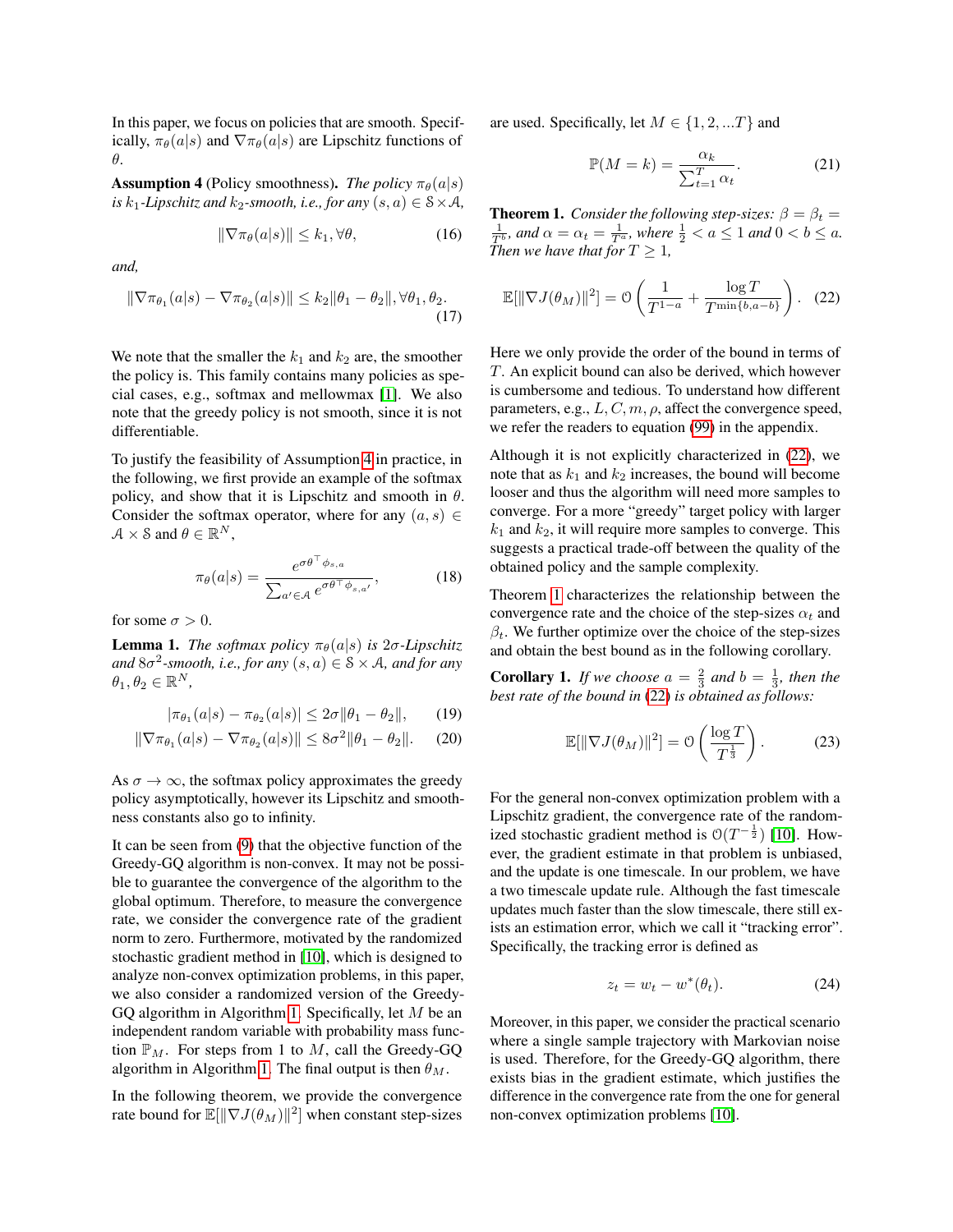# 4 PROOF SKETCH

In this section, we provide an outline of the proof, and highlight our major technical contributions. For a complete proof, we refer the readers to the appendix.

The proof can summarized in the following five steps.

- 1. We first prove that  $J(\theta)$  is Lipschitz and smooth.
- 2. We then decompose the error recursively.
- 3. We provide a comprehensive characterization of stochastic bias terms and the tracking error in the two timescale updates.
- 4. We then recursively plug the obtained bound on  $\mathbb{E}[\|\nabla J(\theta_M)\|^2]$  back into the analysis, and repeat recursively to obtain the tightest bound.
- 5. We then optimize the convergence rate over the choice of step-sizes.

In the following, we discuss the proof sketch step by step with more details.

Step 1. We first provide a characterization of the geometric property of the objective function  $J(\theta)$ . Specifically, we show that if  $\pi_{\theta}$  is Lipschitz and smooth (satisfying Assumption [4\)](#page-4-0), then  $J(\theta)$  is also Lipschitz and K-smooth for some  $K > 0$ , i.e., for any  $\theta_1$  and  $\theta_2$ ,

$$
\|\nabla J(\theta_1) - \nabla J(\theta_2)\| \le K ||\theta_1 - \theta_2||. \tag{25}
$$

Here, larger  $k_1$  and  $k_2$  imply a larger K. As will be seen later in Step 2 and Step 3, a larger K means a looser bound and a higher sample complexity. This theoretical assertion will also be validated in our numerical experiments.

Recall that  $J(\theta)$  can be equivalently written as  $\mathbb{E}_{\mu}[\delta_{S,A,S'}(\theta)\phi_{S,A}]^{\top}\mathbb{E}_{\mu}[\phi_{S,A}\phi_{S,A}^{\top}]^{-1}\mathbb{E}_{\mu}[\delta_{S,A,S'}(\theta)\phi_{S,A}],$ which has a quadratic form in  $\mathbb{E}_{\mu}[\delta_{S,A,S'}(\theta)\phi_{S,A}].$ Therefore, it suffices to show that  $\mathbb{E}_{\mu}[\delta_{S,A,S'}(\theta)\phi_{S,A}]$  is bounded, Lipschitz and smooth, which is clear from its definition and the fact that  $\pi_{\theta}$  is Lipschitz and smooth.

**Step 2.** Since the object function  $J(\theta)$  is Lipschitz and K-smooth, then by Taylor expansion, we have that

$$
J(\theta_{t+1}) - J(\theta_t) - \langle \theta_{t+1} - \theta_t, \nabla J(\theta_t) \rangle
$$
  
 
$$
\leq \frac{K}{2} \|\theta_{t+1} - \theta_t\|^2.
$$
 (26)

Denote by  $G_{t+1}(\theta,\omega) = (\delta_{t+1}(\theta)\phi_t - \gamma(\omega^\top \phi_t)\hat{\phi}_{t+1}(\theta)).$ Then, the difference between  $\theta_t$  and  $\theta_{t+1}$  is  $\alpha_t G_{t+1}(\theta_t, \omega_t)$ . The inequality [\(26\)](#page-5-0) can be further

written as

<span id="page-5-1"></span>
$$
J(\theta_{t+1}) - J(\theta_t) - \alpha_t \langle G_{t+1}(\theta_t, \omega_t), \nabla J(\theta_t) \rangle
$$
  
 
$$
\leq \frac{K\alpha_t^2}{2} ||G_{t+1}(\theta_t, \omega_t)||^2.
$$
 (27)

Note that  $G_{t+1}(\theta_t, \omega_t)$  is the stochastic gradient used in the Greedy-GQ algorithm. Due to the two timescale update and the Markovian noise, the stochastic gradient is biased. For a finite-sample analysis, we will then need to characterize the stochastic bias in the gradient estimate  $G_{t+1}(\theta_t, \omega_t)$  explicitly.

We first consider the difference between the true gradient  $\nabla J(\theta_t)$  and the gradient estimate  $G_{t+1}(\theta_t, \omega_t)$  used in the Greedy-GQ algorithm, which is denoted by  $\Delta_t$  =  $-2G_{t+1}(\theta_t, \omega_t) - \nabla J(\theta_t)$ . Plug this in the inequality [\(27\)](#page-5-1), and we obtain that

$$
J(\theta_{t+1}) - J(\theta_t) + \frac{\alpha_t}{2} \langle (\Delta_t + \nabla J(\theta_t)), \nabla J(\theta_t) \rangle
$$
  
=  $J(\theta_{t+1}) - J(\theta_t) + \frac{\alpha_t}{2} ||\nabla J(\theta_t)||^2$   
+  $\alpha_t \langle \frac{1}{2} \Delta_t, \nabla J(\theta_t) \rangle$   
 $\leq \alpha_t^2 \frac{K}{2} ||G_{t+1}(\theta_t, \omega_t)||^2.$  (28)

Recall the definition of the random variable  $M$  in [\(21\)](#page-4-3). Applying [\(28\)](#page-5-2) recursively, we have that

<span id="page-5-3"></span><span id="page-5-2"></span>
$$
\mathbb{E}[\|\nabla J(\theta_M)\|^2] \n\leq \frac{1}{\sum_{t=0}^T \alpha_t} \left( (J(\theta_0) - J(\theta_{T+1})) \n+ \frac{K}{2} \sum_{t=0}^T \alpha_t^2 \mathbb{E}[\|G_{t+1}(\theta_t, \omega_t)\|^2] \n- \sum_{t=0}^T \frac{\alpha_t}{2} \langle \Delta_t, \nabla J(\theta_t) \rangle \right).
$$
\n(29)

From [\(29\)](#page-5-3), it can be seen that to understand the convergence rate of  $\mathbb{E}[\|\nabla J(\theta_M)\|^2]$ , we need to bound the three terms on the right hand side of [\(29\)](#page-5-3). The first and second terms are straightforward to bound since  $J(\theta)$  is nonnegative for any  $\theta$ , and  $||G_{t+1}||$  is uniformly bounded by some constant.

<span id="page-5-0"></span>For the third term  $\langle \Delta_t, \nabla J(\theta_t) \rangle$ , it can be further decomposed into the following two parts

<span id="page-5-4"></span>
$$
\langle \nabla J(\theta_t), -2G_{t+1}(\theta_t, \omega_t) + 2G_{t+1}(\theta_t, \omega^*(\theta_t)) \rangle - \langle \nabla J(\theta_t), \nabla J(\theta_t) + 2G_{t+1}(\theta_t, \omega^*(\theta_t)) \rangle, \quad (30)
$$

where the first part is corresponding to the tracking error, and the second part is corresponding to the stochastic bias caused by the Markovian noise.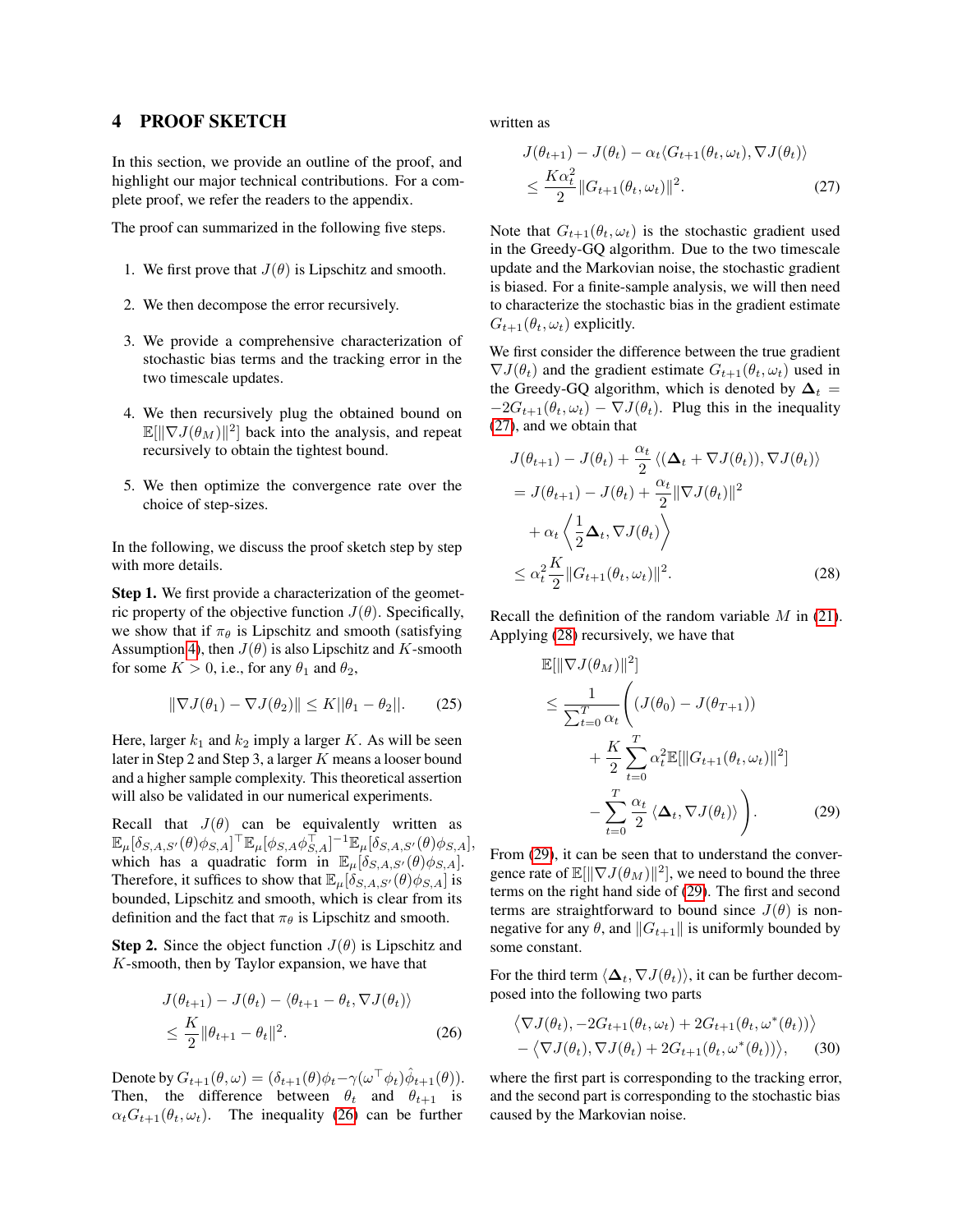Step 3. We then provide bounds for each term in [\(29\)](#page-5-3) and [\(30\)](#page-5-4). For the first and second terms in [\(29\)](#page-5-3), it is straightforward to develop their upper bounds. For the first term in [\(30\)](#page-5-4), it can be upper bounded by exploiting the Lipschitz property of  $G_{t+1}(\theta, \omega)$  in  $\omega$ . Specifically,

$$
\langle \nabla J(\theta_t), -2G_{t+1}(\theta_t, \omega_t) + 2G_{t+1}(\theta_t, \omega^*(\theta_t)) \rangle
$$
  

$$
\leq \xi_1 \|\nabla J(\theta_t)\| \|\omega_t - \omega^*(\theta_t)\|, \tag{31}
$$

for some  $\xi_1 > 0$ . Thus, it suffices to bound the tracking error  $\|\omega_t - \omega^*(\theta_t)\|$ . The bound on the tracking error is difficult due to the complicated coupling between the parameter  $\omega_t$ ,  $\theta_t$  and the sample trajectory. We decouple such the dependence between  $\omega_t$ ,  $\theta_t$  and the samples by looking  $\tau$  steps back, where  $\tau$  is the mixing time of the MDP. By the geometric uniform ergodicity, conditioning on  $\omega_{t-\tau}$  and  $\theta_{t-\tau}$ , the distribution of  $(s_t, a_t)$  is close to the stationary distribution  $\mu$ . Thus, the expectation of the tracking error can be bounded.

We then bound the second term in [\(30\)](#page-5-4). We know that for any fixed  $\theta$ ,  $\mathbb{E}_{\mu}[\nabla J(\theta) + 2G_{t+1}(\theta, \omega^*(\theta))] = 0$ . However,  $\theta_t$  and  $S_t$ ,  $A_t$ ,  $S_{t+1}$  are not independent. Similarly, we exploit the geometric uniform ergodicity of the MDP. For simplicity, we denote by

$$
\zeta(\theta_t, O_t) = \langle \nabla J(\theta_t), \nabla J(\theta_t) + 2G_{t+1}(\theta_t, \omega^*(\theta_t)) \rangle, \tag{32}
$$

where  $O_t = \{S_t, A_t, S_{t+1}, r_t\}$ . We can show that  $\zeta(\theta, O_t)$  is Lipschitz in  $\theta$ . Thus, if we look  $\tau$  step back, then

$$
|\zeta(\theta_t, O_t) - \zeta(\theta_{t-\tau}, O_t)| \le c_{\zeta} \|\theta_t - \theta_{t-\tau}\|,\qquad(33)
$$

for some  $c_{\zeta} > 0$ . Therefore,

$$
\zeta(\theta_t, O_t) \le \zeta(\theta_{t-\tau}, O_t) + c_{\zeta} \|\theta_t - \theta_{t-\tau}\|.
$$
 (34)

Since we are using small step-sizes, then  $\|\theta_t - \theta_{t-\tau}\|$ should be small. In other words, the difference between  $\zeta(\theta_t, O_t)$  and  $\zeta(\theta_t, O_t)$  is small. By the geometric uniform ergodicity, for any  $\theta_{t-\tau}$ , the distribution of  $O_t$  is close to the stationary distribution  $\mu$ . Thus, even  $\theta_{t-\tau}$ and  $O_t$  are not independent, we can still upper bound  $\mathbb{E}[\zeta(\theta_{t-\tau}, O_t)]$ . In this way, we decouple the dependence between  $\theta_t$  and  $O_t$ , and we can obtain the bound on the gradient bias.

Step 4. After Step 3, we can obtain the following bound on  $\mathbb{E}[\|\nabla J(\theta_M)\|^2]$ :

$$
\mathbb{E}[\|\nabla J(\theta_M)\|^2] = \mathcal{O}\left(\frac{1}{T^{1-a}} + \frac{\sqrt{\log T}}{T^{\frac{1}{2}\min\{b,a-b\}}}\right).
$$
\n(35)

This bound is obtained by upper bounding  $\|\nabla J(\theta_t)\|$  on the right hand side of [\(29\)](#page-5-3) using a constant. Obviously,

 $\mathbb{E}[\|\nabla J(\theta_M)\|^2] \to 0$  as  $T \to \infty$ , and thus using a constant to upper bound  $\nabla J(\theta_t)$  is not tight.

<span id="page-6-1"></span>In this step, we recursively use the obtained bound to further tighten the bound on  $\mathbb{E}[\|\nabla J(\theta_M)\|^2]$ . Specifi-cally, we plug [\(35\)](#page-6-0) back into [\(31\)](#page-6-1) in Step 3. If  $1 - a$  $\min\{b, a - b\}$ , then the second term on the right hand side of [\(35\)](#page-6-0) dominates. Plugging [\(35\)](#page-6-0) back into [\(31\)](#page-6-1) will further tighten the bound to the following one:

$$
\mathbb{E}[\|\nabla J(\theta_M)\|^2] = \mathcal{O}\left(\frac{1}{T^{1-a}} + \frac{\log^{\frac{3}{4}} T}{T^{\frac{3}{4}\min\{b,a-b\}}}\right).
$$
\n(36)

Repeat this procedure, we can then obtain the following bound:

<span id="page-6-2"></span>
$$
\mathbb{E}[\|\nabla J(\theta_M)\|^2] = \mathcal{O}\left(\frac{1}{T^{1-a}} + \frac{\log T}{T^{\min\{b, a-b\}}}\right). (37)
$$

If  $1 - a \leq \frac{1}{2} \min\{b, a - b\}$ , then the first term in [\(35\)](#page-6-0) dominates. Therefore, the above recursive refinement will not improve the convergence rate. If  $\frac{1}{2} \min\{b, a$  $b$ }  $\leq 1 - a \leq \min\{b, a - b\}$ , we can apply our recursive bounding trick finite times until the first term  $\mathcal{O}\left(\frac{1}{T^{1-a}}\right)$ in [\(35\)](#page-6-0) dominates. Combining the analyses for the three cases, the overall convergence rate bound can be obtained, which is as in  $(37)$ .

Step 5. Given the convergence rate bound in [\(37\)](#page-6-2), in this step, we optimize over the choice of the step-sizes to obtain the fastest convergence rate. Recall that  $\frac{1}{2} < a \leq 1$ and  $0 < b \le a$ . Then, it can be derived that when  $a = \frac{2}{3}$ and  $b = \frac{1}{3}$ , the best convergence rate that is achievable in [\(37\)](#page-6-2) is  $\mathcal{O}\left(\frac{\log T}{1}\right)$  $\overline{T^{\frac{1}{3}}}$ .

# 5 NUMERICAL EXPERIMENTS

In this section, we present our numerical experiments. Specifically, we investigate how the Lipschitz and smoothness constants affect the convergence of the Greedy-GQ algorithm. We use the the softmax operator as an example. Recall that in Lemma [1,](#page-4-4) the Lipschitz and smoothness constants of the softmax operator is an increasing function of  $\sigma$  in [\(18\)](#page-4-5).

As has been observed in our finite-sample analysis, the upper bound on the gradient norm increases with  $K$ , and thus increases with  $\sigma$ . This suggests a higher sample complexity as the target policy becomes more "greedy". We will numerically validate this observation by simulating the Greedy-GQ algorithm for different values of  $\sigma$  in [\(18\)](#page-4-5).

<span id="page-6-0"></span>We consider a simple example:  $S = \{1, 2, 3, 4\}$  and  $\mathcal{A} =$ {1, 2}. For the first MDP we consider, taking any action at any state will have the same probability to transit to any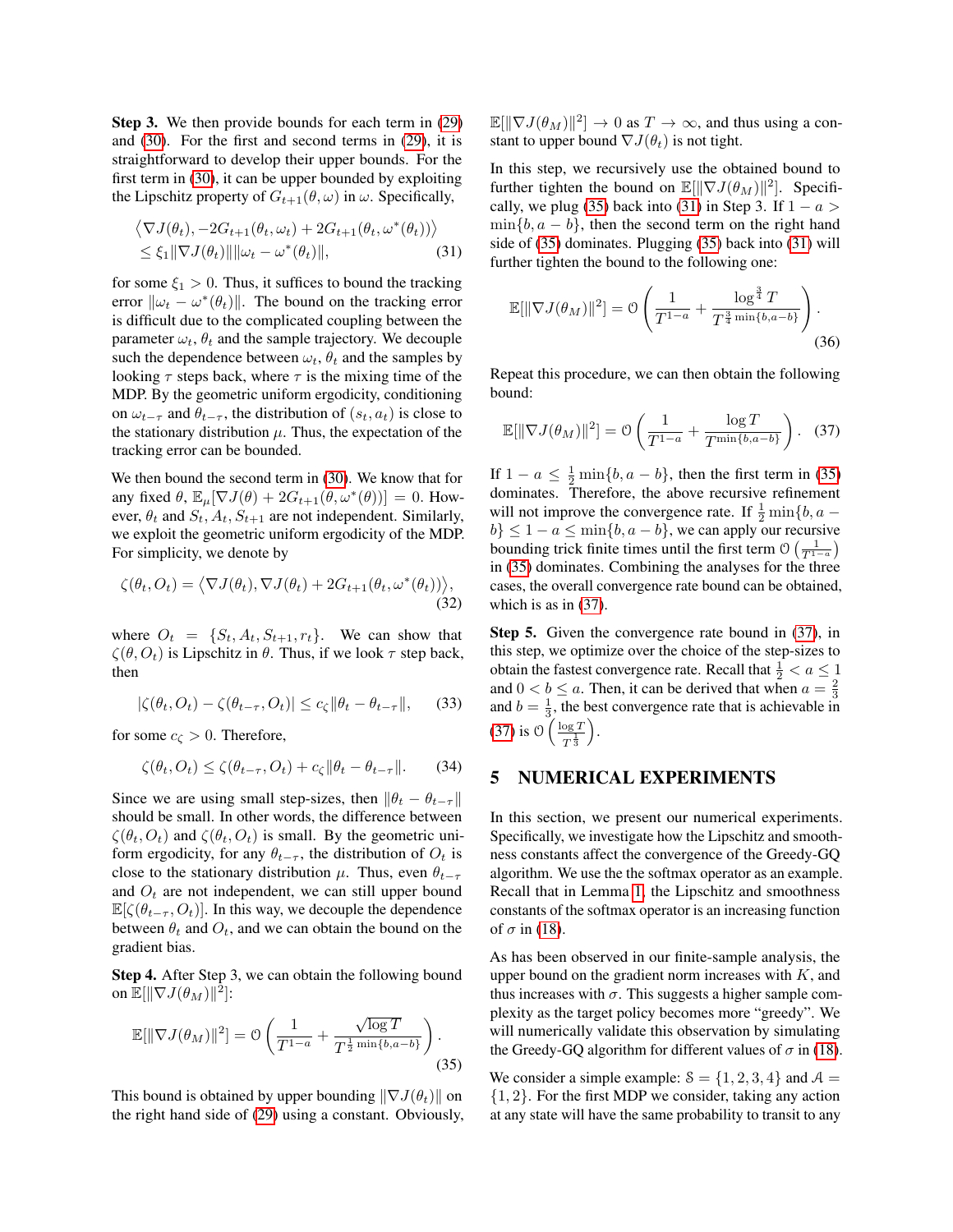state, i.e.  $\mathbb{P}(s'|s, a) = \frac{1}{4}$  for any  $(s, a, s')$ . Five different values of  $\sigma$  are considered:  $\sigma = 1, 2, 3, 15, 20$ .

We randomly generate two base functions. We initialize  $s_0 = 2, \theta_0 = (1, 2)^{\top}$  and  $\omega_0 = (0.1, 0.1)^{\top}$ . At each iteration, we choose  $A_t \sim \pi_b$ , update  $\theta_{t+1}$  and  $\omega_{t+1}$ according to Algorithm [1,](#page-3-2) and compute  $\|\nabla J(\theta_t)\|^2$ . As for T, we consider  $T = 1000$ .

For the same state and action spaces, we vary the behavior policy and Markov transition kernel, and repeat our experiment for three more times, the more specific settings are followed:

MDP1:  $\pi_b(a|s) = 0.5$  for all  $(s, a) \in S \times A$  and  $\mathbb{P}(s'|s, a) = 0.25$  for all  $(s, a, s') \in \mathcal{S} \times \mathcal{A} \times \mathcal{S}$ ;

MDP2:  $\pi_b(a = 1|s) = 0.4$ ,  $\pi_b(a = 2|s) = 0.6$  for all  $s \in \mathcal{S}$  and  $\mathbb{P}(s'|s, a) = 0.25$  for all  $(s, a, s') \in \mathcal{S} \times \mathcal{A} \times \mathcal{S}$ ; MDP3:  $\pi_b(a|s) = 0.5$  for all  $(s, a) \in \mathcal{S} \times \mathcal{A}$ ,  $\mathbb{P}(s|s, a =$ 1) = 1 for all  $s \in S$  and  $\mathbb{P}(s'|s, a = 2) = 0.25$  for all  $(s, s') \in \mathcal{S} \times \mathcal{S};$ 

MDP4:  $\pi_b(a = 1|s) = 0.3$ ,  $\pi_b(a = 2|s) = 0.7$  for all  $s \in \mathcal{S}$  and  $\mathbb{P}(s'|s, a) = 0.25$  for all  $(s, a, s') \in \mathcal{S} \times \mathcal{A} \times \mathcal{S}$ .

For all the four MDPs, we set  $r(s, a, s') = 1$  for all  $(s, a, s') \in \mathcal{S} \times \mathcal{A} \times \mathcal{S}.$ 

We plot the gradient norm as a function of the number of iterations in Fig. [1.](#page-7-0)

It can be seen from Fig. [1,](#page-7-0) as  $\sigma$  increases, the convergence of the Greedy-GQ algorithm is getting slower. This observation matches with our theoretical bound that the Greedy-GQ algorithm has a higher sample complexity if the targeted policy is less smoother.

### 6 CONCLUSION

In this paper, we developed the first finite-sample analysis for the Greedy-GQ algorithm with linear function approximation under Markovian noise. Our analysis is from a novel optimization perspective to solve RL problems. We comprehensively characterized the stochastic bias in the gradient estimate and designed a novel technique which recursively applies the obtained bound back into the bias analysis to tighten the convergence rate bound. We characterized the convergence rate of the Greedy-GQ algorithm, and provided a general guide for choosing step-sizes in practice. The convergence rate obtained by our analysis is  $\mathcal{O}\left(\frac{\log T}{1}\right)$  $T^{\frac{1}{3}}$ ), and is close to the convergence rate  $\mathcal{O}\left(\frac{1}{n}\right)$  $\overline{T^{\frac{1}{2}}}$  $\setminus$ for general non-convex optimization problems with unbiased gradient estimate. Such a different is mainly due to the Markovian noise and the tracking error in the two timescale updates. The techniques developed in this paper may be of independent interest for a wide range of reinforcement learning problems with non-convex objective function and Markovian noise.



<span id="page-7-0"></span>Figure 1: Comparison among different  $\sigma$  for the Greedy-GQ algorithm with softmax operator.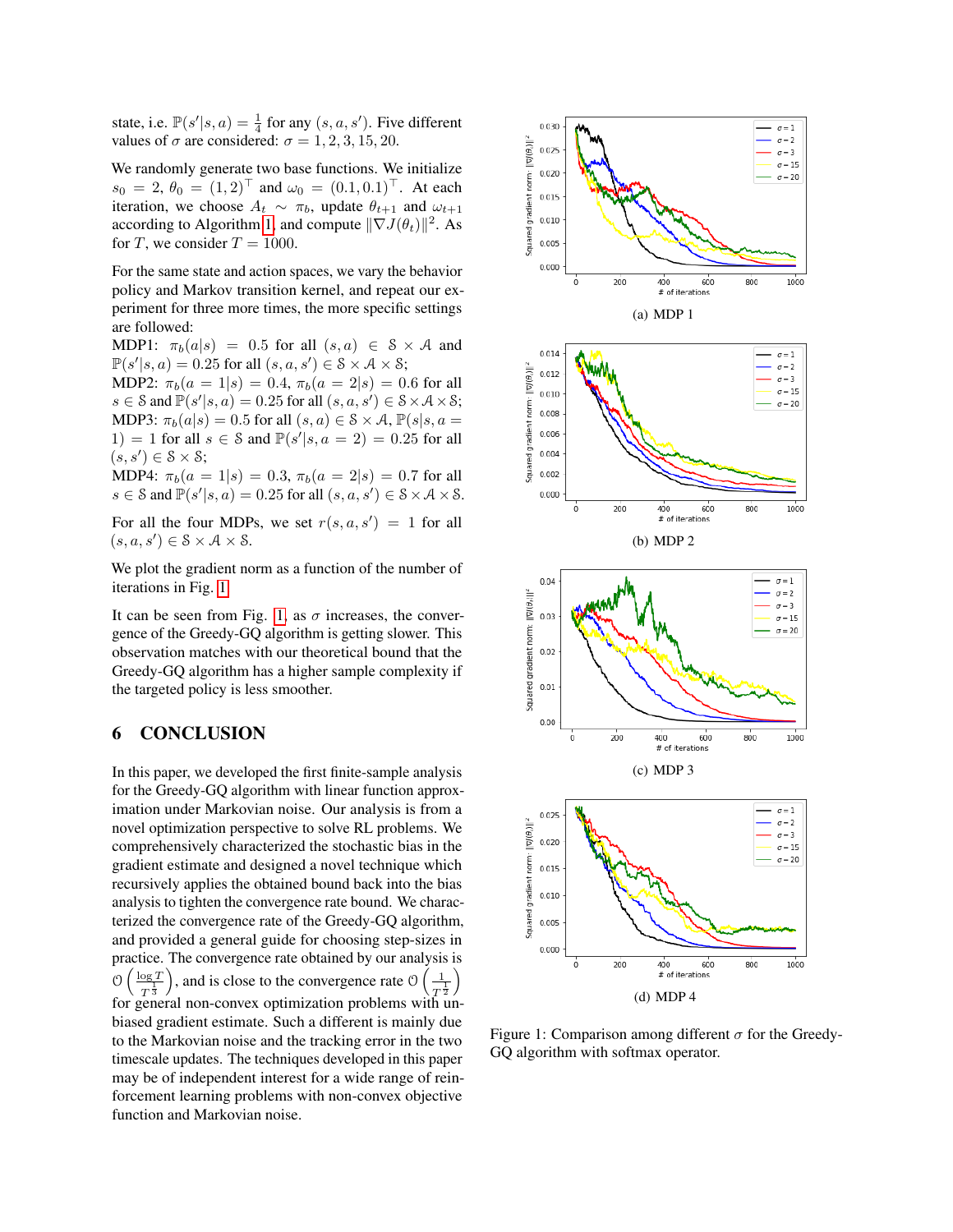In this paper, we provided the finite-sample analysis and the convergence rate for the case with constant step-sizes. The convergence rate for the case with diminishing stepsizes can be derived similarly. One interesting future direction is to investigate the Greedy-GQ algorithm with the greedy policy. Specifically,

$$
\pi_{\theta}(a|s) = 1 \text{ if } a = \arg \max_{a' \in \mathcal{A}} \phi_{s,a}^{\top} \theta.
$$

Due to this max operator, the objective function  $J(\theta)$  becomes non-differentiable and non-smooth. To the best of the author's knowledge, there does not exist a general methodology to analyze non-convex non-differentiable optimization problems. One possible solution is to explore the special geometry of the objective function, i.e.,  $J(\theta)$  is a piece-wise quadratic function of  $\theta$ . It is also of further interest to investigate the Greedy-GQ algorithm with general function approximation, e.g., neural network.

# References

- <span id="page-8-17"></span>[1] K. Asadi and M. L. Littman. An alternative softmax operator for reinforcement learning. In *Proceedings of the 34th International Conference on Machine Learning-Volume 70*, pages 243–252. JMLR. org, 2017.
- <span id="page-8-2"></span>[2] L. Baird. Residual algorithms: Reinforcement learning with function approximation. In *Machine Learning Proceedings 1995*, pages 30–37. Elsevier, 1995.
- <span id="page-8-14"></span>[3] J. Bhandari, D. Russo, and R. Singal. A finite time analysis of temporal difference learning with linear function approximation. *arXiv preprint arXiv:1806.02450*, 2018.
- <span id="page-8-5"></span>[4] V. S. Borkar. *Stochastic approximation: a dynamical systems viewpoint*, volume 48. Springer, 2009.
- <span id="page-8-6"></span>[5] V. S. Borkar and S. Pattathil. Concentration bounds for two time scale stochastic approximation. In *Proc. Annu. Allerton Conf. Communication, Control and Computing*, pages 504–511. IEEE, 2018.
- <span id="page-8-15"></span>[6] Q. Cai, Z. Yang, J. D. Lee, and Z. Wang. Neural temporal-difference learning converges to global optima. In *Proc. Advances in Neural Information Processing Systems (NeurIPS)*, pages 11312–11322, 2019.
- <span id="page-8-16"></span>[7] Z. Chen, S. Zhang, T. T. Doan, S. T. Maguluri, and J.-P. Clarke. Performance of Q-learning with linear function approximation: Stability and finite-time analysis. *arXiv preprint arXiv:1905.11425*, 2019.
- <span id="page-8-8"></span>[8] G. Dalal, B. Szörényi, G. Thoppe, and S. Mannor. Finite sample analysis of two-timescale stochastic approximation with applications to reinforcement learning. *Proceedings of Machine Learning Research*, 75:1–35, 2018.
- <span id="page-8-12"></span>[9] G. Dalal, B. Szrnyi, G. Thoppe, and S. Mannor. Finite sample analyses for TD(0) with function approximation. In *Proc. AAAI Conference on Artificial Intelligence (AAAI)*, pages 6144–6160, 2018.
- <span id="page-8-11"></span>[10] S. Ghadimi and G. Lan. Stochastic first-and zerothorder methods for nonconvex stochastic programming. *SIAM Journal on Optimization*, 23(4):2341– 2368, 2013.
- <span id="page-8-3"></span>[11] G. J. Gordon. Chattering in SARSA  $(\lambda)$ -a CMU learning lab internal report. 1996.
- <span id="page-8-10"></span>[12] H. Gupta, R. Srikant, and L. Ying. Finite-time performance bounds and adaptive learning rate selection for two time-scale reinforcement learning. In *Proc. Advances in Neural Information Processing Systems (NeurIPS)*, pages 4706–4715, 2019.
- <span id="page-8-7"></span>[13] P. Karmakar and S. Bhatnagar. Two time-scale stochastic approximation with controlled Markov noise and off-policy temporal-difference learning. *Mathematics of Operations Research*, 43(1):130– 151, 2018.
- <span id="page-8-1"></span>[14] J. Kober, J. A. Bagnell, and J. Peters. Reinforcement learning in robotics: A survey. *The International Journal of Robotics Research*, 32(11):1238–1274, 2013.
- <span id="page-8-13"></span>[15] C. Lakshminarayanan and C. Szepesvari. Linear stochastic approximation: How far does constant step-size and iterate averaging go? In *Proc. International Conference on Artifical Intelligence and Statistics (AISTATS)*, 2018.
- <span id="page-8-9"></span>[16] B. Liu, J. Liu, M. Ghavamzadeh, S. Mahadevan, and M. Petrik. Finite-sample analysis of proximal gradient td algorithms. In *Proc. International Conference on Uncertainty in Artificial Intelligence (UAI)*, pages 504–513. Citeseer, 2015.
- <span id="page-8-4"></span>[17] H. R. Maei. Gradient temporal-difference learning algorithms. *Thesis, University of Alberta*, 2011.
- <span id="page-8-0"></span>[18] H. R. Maei, C. Szepesvári, S. Bhatnagar, and R. S. Sutton. Toward off-policy learning control with function approximation. In *Proc. International Conference on Machine Learning (ICML)*, 2010.